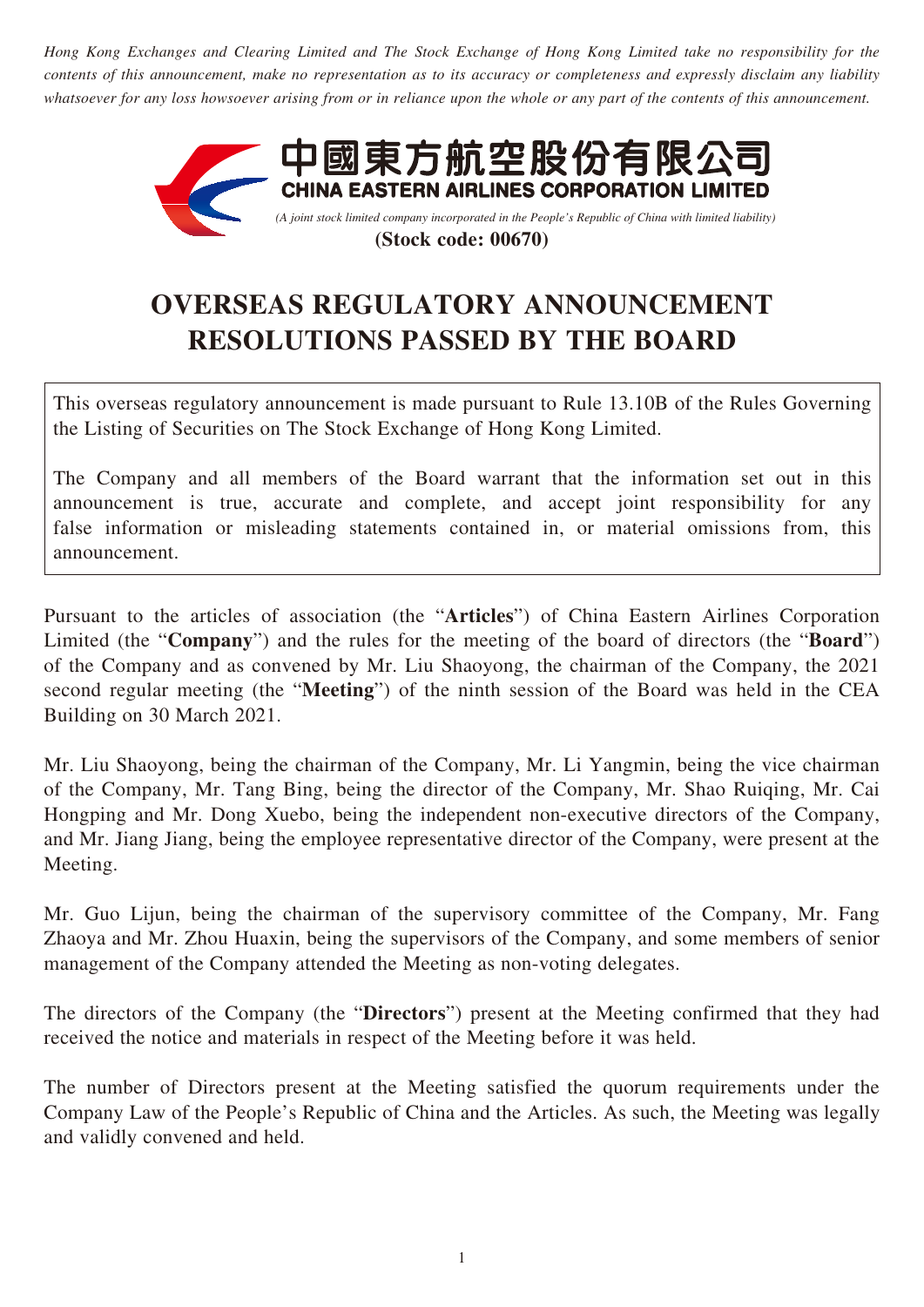The Meeting was chaired by Mr. Liu Shaoyong, the chairman of the Company. The Directors present at the Meeting considered and unanimously passed the following resolutions:

- I. Considered and approved the 2020 financial report of the Company, and decided to submit this resolution to the 2020 annual general meeting of the Company (the "**AGM**") for consideration and approval.
- II. Considered and approved the 2020 profit distribution proposal of the Company.
	- 1. Agreed the Company not to distribute cash dividends in 2020 and not to convert capital reserve to share capital;
	- 2. Agreed to submit the 2020 profit distribution proposal of the Company to the AGM for consideration and approval in accordance with the decision-making procedures.
- III. Considered and approved the resolution regarding the appointment of the auditors for the financial reports of the Company and the internal control auditors of the Company for the year 2021, and decided to submit this resolution to the AGM for consideration and approval.
	- 1. Agreed to appoint PricewaterhouseCoopers Zhong Tian LLP as the auditors for the PRC (A shares) financial reports and US (ADR) financial reports of the Company and the internal control auditors of the Company for the year 2021;
	- 2. Agreed to appoint PricewaterhouseCoopers as the auditors for the international (H shares) financial reports of the Company for the year 2021;
	- 3. Agreed to the audit fees in a total amount of RMB12 million (value-added tax inclusive) for the financial reports and internal control.

For details, please refer to the announcement of the Company dated 30 March 2021 published on China Securities Journal, Shanghai Securities News, Securities Daily and the website of the Shanghai Stock Exchange (www.sse.com.cn).

- IV. Considered and approved the resolution regarding the general mandate for the issuance of bonds of the Company, and decided to submit this resolution to the AGM for consideration and approval (please refer to Appendix 1 for the details of the general mandate for the issuance of bonds of the Company).
- V. Considered and approved the 2020 evaluation report of internal control of the Company.

Please refer to the website of the Shanghai Stock Exchange (www.sse.com.cn) for the full text of the 2020 evaluation report of internal control of the Company.

VI. Considered and approved the 2020 corporate social responsibility report of the Company.

Please refer to the website of the Shanghai Stock Exchange (www.sse.com.cn) for the full text of the 2020 corporate social responsibility report of the Company.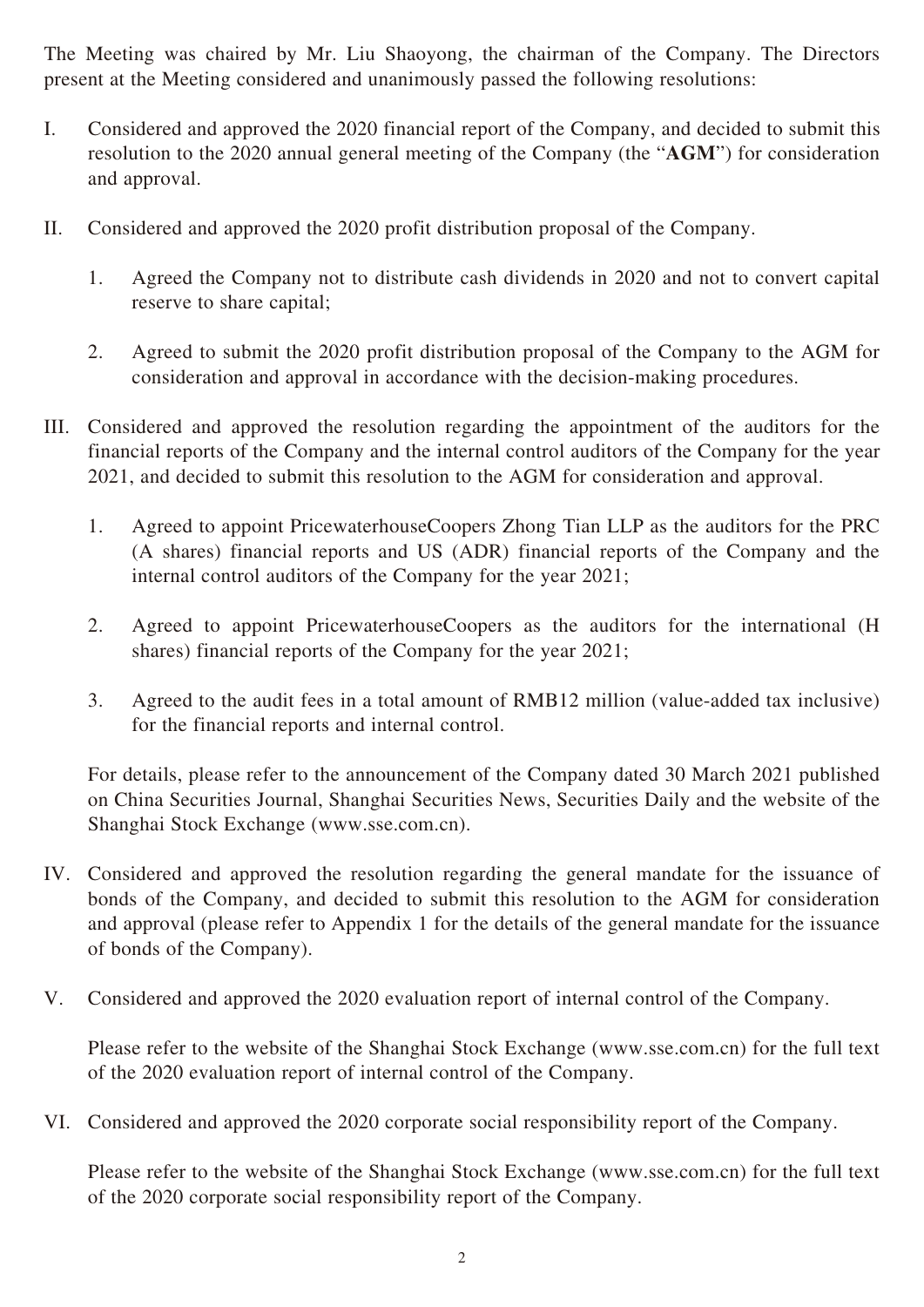- VII. Considered and approved the 2020 annual report of the Company.
	- 1. Agreed the Company to disclose online the full text and summary of the 2020 annual report (A shares) and the 2020 results announcement (H shares) of the Company, along with the 2020 financial reports of the Company considered and approved in resolution no. I above in Shanghai and Hong Kong on 30 March 2021 simultaneously;
	- 2. Agreed to submit the 2020 annual work report of the Board to the AGM for consideration and approval.

For details of the 2020 annual work report of the Board, please refer to "Discussion and Analysis on Operations" in section four and "Performance of the Board and Special Committees" in parts three and four under "Corporate Governance" in section eight of the 2020 annual report of the Company;

- 3. Agreed to the remuneration plan for the Directors, supervisors and members of senior management who received remuneration from the Company in 2020;
- 4. Agreed to authorise the chairman and/or vice chairman of the Company to sign the 2020 H shares annual report of the Company, and sign the Form 20-F annual report of the Company and submit it to the SEC by the end of April 2021.

Please refer to the website of the Shanghai Stock Exchange (www.sse.com.cn) for the full text of the 2020 annual report of the Company.

- VIII.Considered and approved the resolution regarding the general mandate for the issuance of shares of the Company, and decided to submit this resolution to the AGM for consideration and approval (please refer to Appendix 2 for the details of the general mandate for the issuance of shares of the Company).
- IX. Considered and approved the resolution regarding the convening of the AGM.

Agreed the Company to convene the AGM and authorised the chairman of the Company to publish the notice of the AGM.

### By order of the Board **CHINA EASTERN AIRLINES CORPORATION LIMITED Wang Jian** *Company Secretary* Shanghai, the People's Republic of China 30 March 2021

*As at the date of this announcement, the directors of the Company include Liu Shaoyong (Chairman), Li Yangmin (Vice Chairman, President), Tang Bing (Director), Shao Ruiqing (Independent non-executive Director), Cai Hongping (Independent non-executive Director), Dong Xuebo (Independent non-executive Director) and Jiang Jiang (Employee Representative Director).*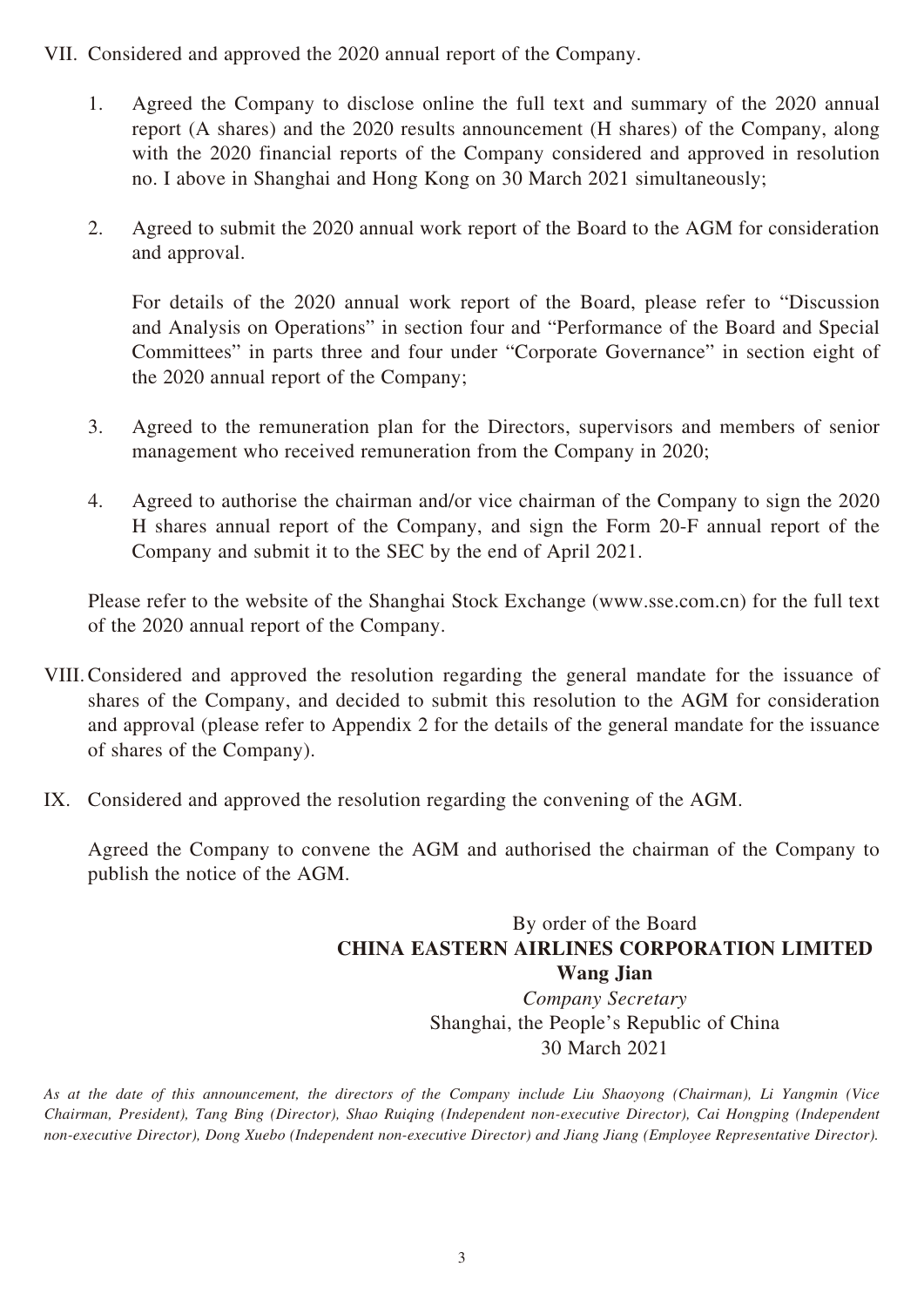## **Appendix 1**

#### **EXPLANATION OF THE RESOLUTION ON THE GRANT OF A GENERAL MANDATE TO THE BOARD TO ISSUE BONDS OF THE COMPANY TO BE SUBMITTED TO THE GENERAL MEETING**

Details of the general mandate to be granted to the Board to issue bonds of the Company, which is to be submitted to the general meeting for consideration, are as follows:

Agreed the Board to issue debt financing instruments in one or multiple tranches within the limits of bonds issuable under the requirements of applicable laws, upon obtaining general and unconditional mandate from the general meeting:

- 1. Type of debt financing instruments: debt financing instruments include but not limited to corporate bonds, super short-term commercial papers, short-term commercial papers, medium term notes, bonds denominated in offshore Renminbi or US Dollars or other currencies, asset-backed securities, enterprise bonds, perpetual bonds or other onshore and offshore debt financing instruments issuable upon approval by or filing with the China Securities Regulatory Commission, Securities Association of China and other relevant authorities in accordance with relevant regulations. However, bonds issued and/or debt financing instruments adopted under this mandate shall not include bonds that are convertible to shares of the Company.
- 2. Issuer: the Company and/or its wholly-owned or controlled subsidiaries. The actual issuer shall be determined by the Board according to the needs of issuance.
- 3. Issuance size: the amount of debt financing instruments permitted to be issued under this mandate shall fall within the outstanding balance available for issuance of such type of instruments under the requirements of applicable laws. The actual issuance size shall be determined by the Board according to funding requirements and market conditions.
- 4. Term and type: save for perpetual bonds, not more than 15 years and may have single or multiple maturities. The actual term and issuance size of each type of the debt financing instruments shall be determined by the Board according to relevant requirements and market conditions.
- 5. Use of proceeds: the proceeds raised from the issuance are expected to be used in ways which are in accordance with the requirements of laws and regulations, such as to fund the production and operation needs of the Company, to adjust the debt structure, to supplement working capital and/or to make project investment. The actual use of proceeds shall be determined by the Board according to funding requirements.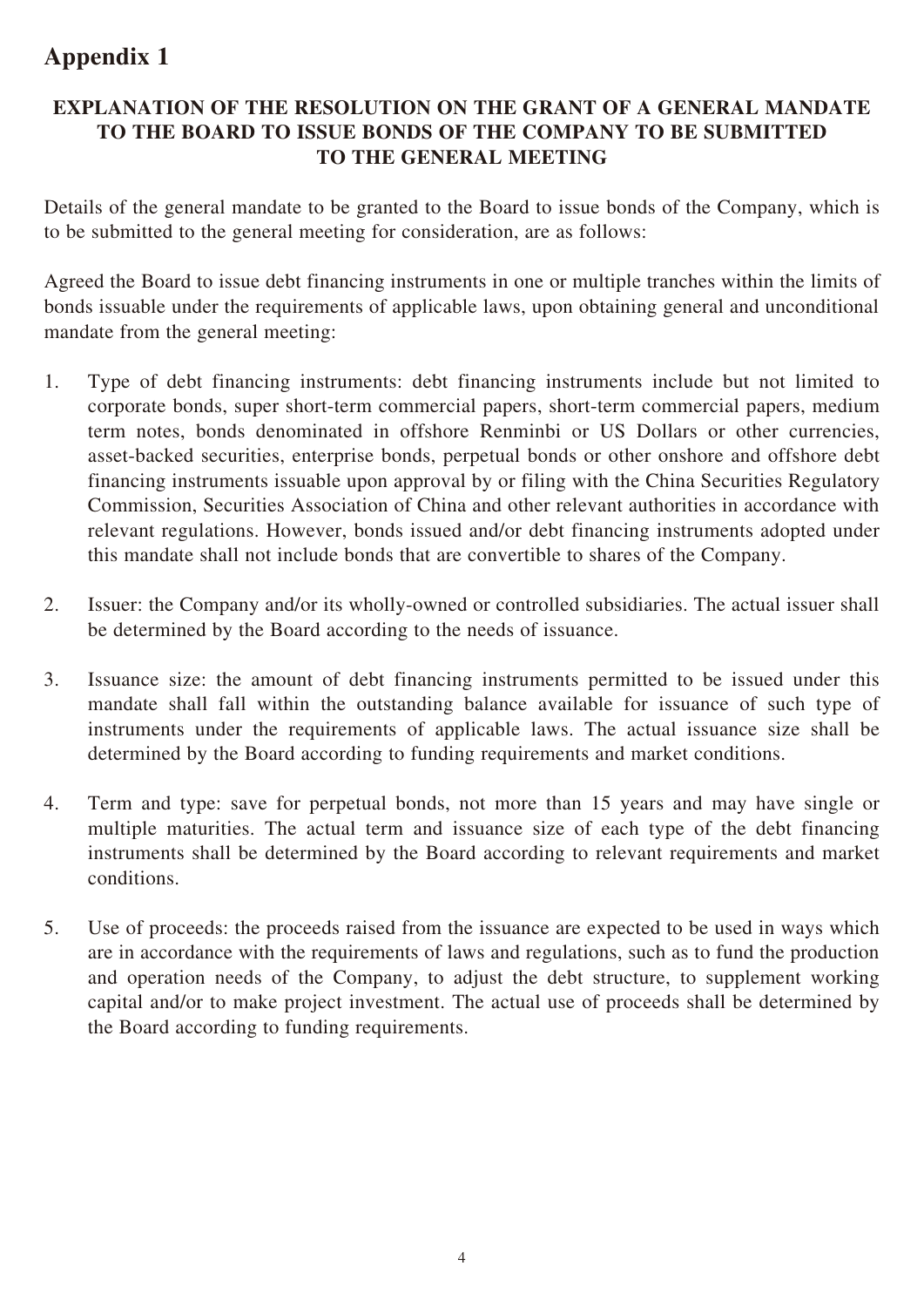6. Effective period of the mandate: one year from the date of approving this resolution at the general meeting of the Company.

Where the Board and/or its authorised representatives have, during the effective period of the mandate, decided the issuance, and provided that the Company has also, during the effective period of the mandate, obtained the approval or permission from or registration with regulatory authorities on the issuance, the Company may, during the effective period of such approval, permission or registration, complete the issuance.

- 7. Guarantees and other arrangements: the guarantees and other credit enhancement arrangements shall be determined based on the features of the onshore and offshore debt financing instruments and the issuance needs in accordance with the laws.
- 8. Target subscribers and arrangements on placement to shareholders of the Company: the target subscribers shall be the investors who meet the conditions for subscription in accordance with the requirements of laws and regulations. The specific target subscribers shall be determined in accordance with relevant laws, the market conditions and other specific matters related to the issuance.
- 9. Authorisation to the Board

The Board proposes to the general meeting to grant the general and unconditional mandate to the Board for the following purposes, after taking into account of the specific requirements of the Company and other market conditions:

- (1) to confirm the issuer, type, actual type, actual terms and conditions and other matters in relation to the issuance, including but not limited to the actual issuance size, actual aggregate amount, currency, issuance price, interest rate or methods of determining interest rate, issuance place, timing of issuance, term, whether to issue on multi-tranche issuances, number of tranches of issuance, whether to incorporate terms of repurchase or redemption, rating arrangement, guarantees and other arrangements, term of repayment of principal and payment of interest, use of proceeds and underwriting arrangement, etc.
- (2) to undertake actions and procedures necessary and ancillary to each, including but not limited to the engagement of intermediary agencies to deal with procedures such as applying approval from, registering and filing with relevant regulatory authorities relating to the issuance on behalf of the Company, sign all legal documents necessary and relating to the issuance, and handle other matters such as, repayment of principal and payment of interest during the duration and trading and circulation.
- (3) to approve, confirm and ratify the aforementioned actions and procedures given the Company has taken any of the actions and procedures in respect of any issuance.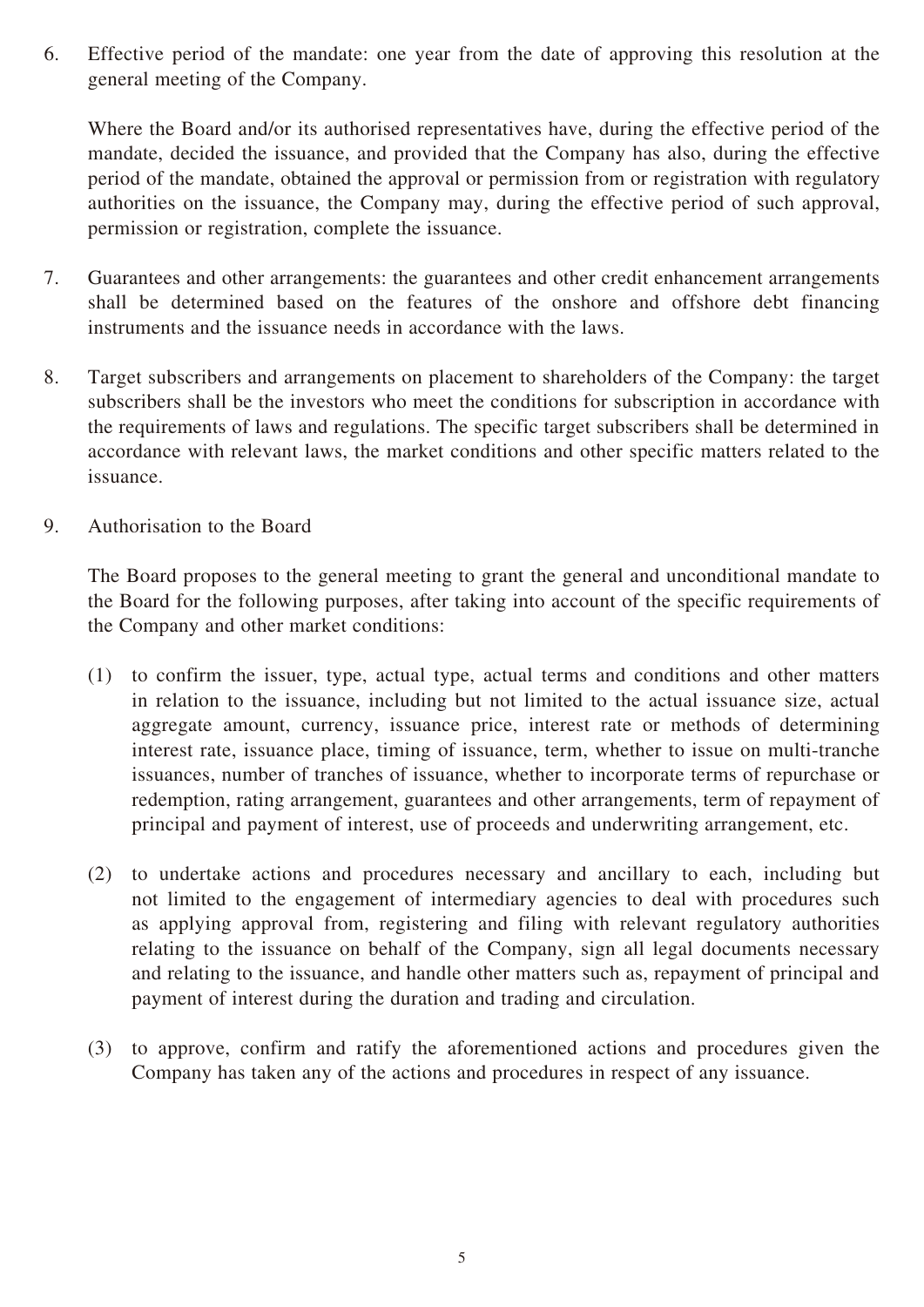- (4) to make relevant adjustments to relevant matters relating to actual proposal for issuance within the scope of the mandate granted to the Board according to the advice of regulatory authorities or the then prevailing market conditions in the event of changes in the issue policy of regulatory authorities or market conditions, unless re-approval at the general meeting of the Company is otherwise required pursuant to the relevant laws, regulations and the Articles.
- (5) to decide and deal with relevant matters relating to the listing of issued debt financing instruments upon the completion of issuance.
- (6) to approve, sign and dispatch announcements and circulars relating to the issuance to disclose relevant information according to the applicable regulatory rules at the places of listing of the Company.
- (7) to adjust the currency structure and interest rate structure of bonds within the duration of the bonds according to market conditions.
- (8) to assign the aforementioned mandate to other candidates whom the Board finds appropriate.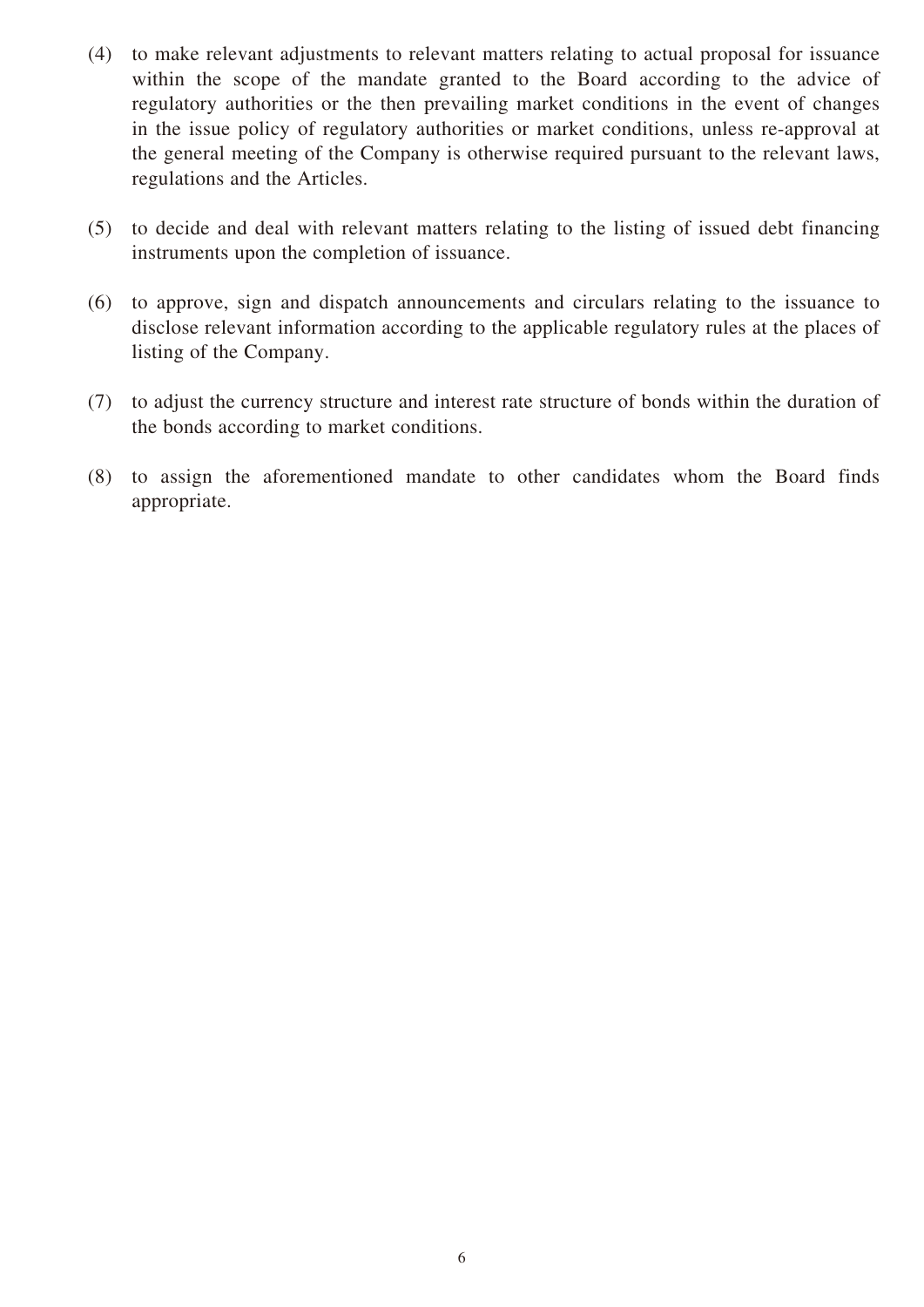## **Appendix 2**

#### **EXPLANATION OF THE RESOLUTION ON THE GRANT OF A GENERAL MANDATE TO THE BOARD TO ISSUE SHARES TO BE SUBMITTED TO THE GENERAL MEETING**

Details of the general mandate to be granted to the Board to issue shares, which is to be submitted to the general meeting for consideration, are as follows:

- (a) Under the premise of the following conditions, the Board is granted unconditional and general mandate and is agreed to further authorise the management of the Company to deal with, at its sole discretion, relevant matters in connection with the issuance of shares of the Company during the relevant period (as defined below), in accordance with the Company's specific needs, other market conditions and the conditions below:
	- (i) The Board approves the Company to, either separately or concurrently, issue, allot and deal with, or conditionally or unconditionally agree to, either separately or concurrently, issue, allot or deal with the domestic shares ("**A shares**") and overseas-listed foreign shares ("**H shares**") of the Company (including corporate bonds convertible into shares) for not more than 20% of the A shares and H shares of the Company at the date of this resolution being considered and approved at the general meeting, respectively; and approves the Company to determine the number of A shares and/or H shares to be issued, allotted or dealt with within such limit, under the premise of item (iii) of this article;
	- (ii) The Board formulates and implements specific issuance plans, including but not limited to the class of new shares to be issued, the pricing methods and/or the issuance price (including the price range), number of shares to be issued, target subscribers, use of proceeds, etc., determines the timing of issuance, period of issuance and whether to place to existing shareholders;
	- (iii) The Board approves, signs, amends and performs or facilitates to sign, perform and amend all documents, indentures and matters it finds related to any issuance, allotment or dealing of A shares and/or H shares pursuant to the exercise of the aforementioned general mandate; and
	- (iv) The Board only exercises the aforementioned power pursuant to the Company Law of the People's Republic of China (as amended from time to time) and the Rules Governing the Listing of Securities on The Stock Exchange of Hong Kong Limited or all applicable laws, regulations and rules of any other government or regulatory authorities. The Company can complete the issuance only after obtaining approvals from the China Securities Regulatory Commission and/or any other relevant Chinese government authorities.